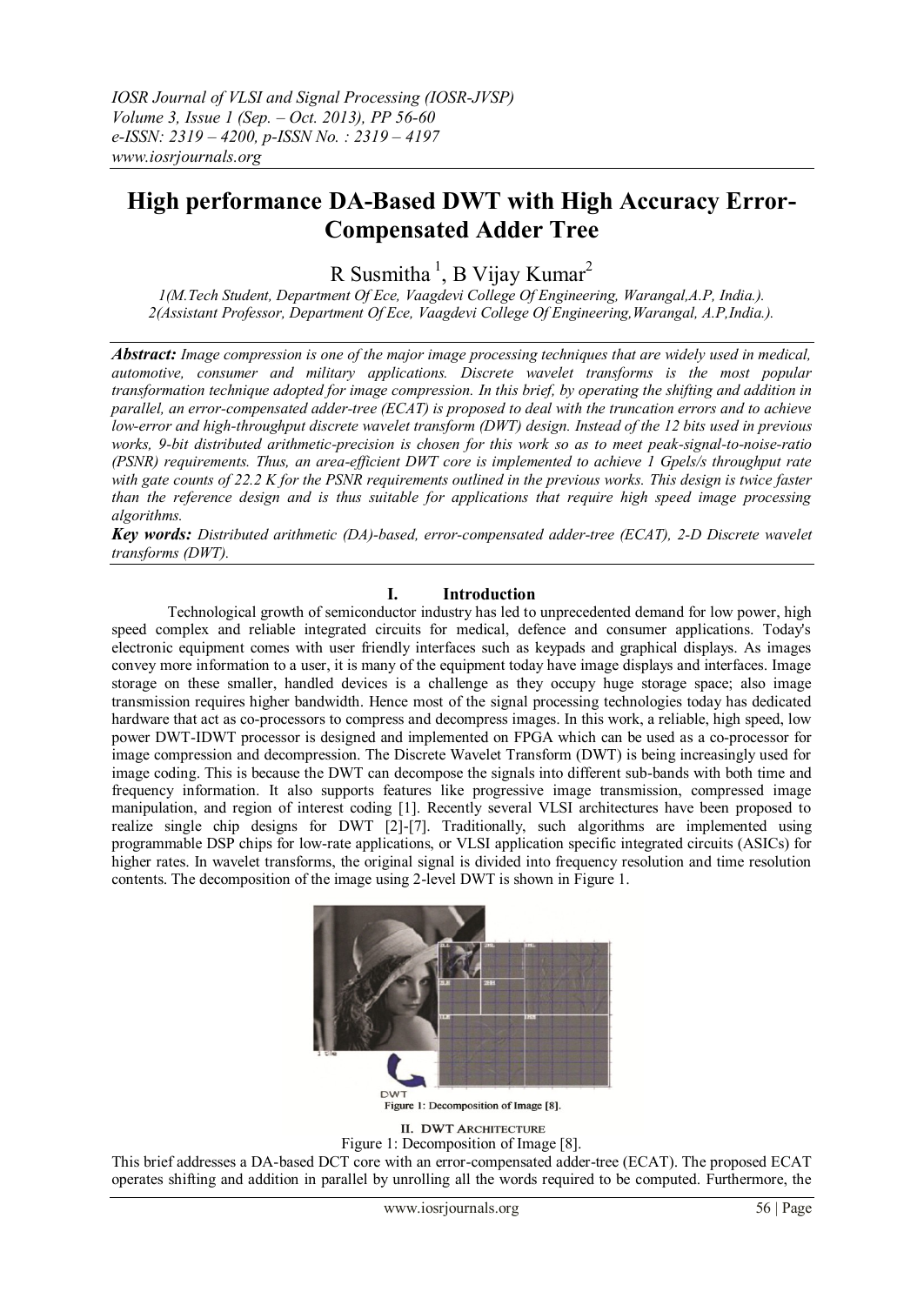error-compensated circuit alleviates the truncation error for high accuracy design. Based on low-error ECAT, the DA-precision in this work is chosen to be 9 bits instead of the traditional 12 bits so as to achieve the peaksignal-to-noise-ratio (PSNR) [13] requirements. Therefore, the hardware cost is reduced, and the speed is improved using the proposed ECAT.

This brief is organized as follows. In Section II, DWT architecture and the proposed ECAT architecture is discussed.Finally the proposed 8 X 8 2-D DWT core is demonstrated also discussed in this section. The comparisons and results are presented in Section III, and conclusions are drawn in Section IV.

# **A. Dwt Architecture**

#### **II. System Design Model**

Image consists of pixels that are arranged in two dimensional matrixes, each pixel represents the digital equivalent of image intensity. In spatial domain adjacent pixel values are highly correlated and hence redundant. In order to compress images, these redundancies existing among pixels needs to be eliminated. DWT processor transforms the spatial domain pixels into frequency domain information that are represented in multiple subbands, representing different time scale and frequency points. Human visual system is very much sensitive to low frequency and hence, the decomposed data available in the lower sub-band region and is selected and transmitted, information in the higher sub-bands regions are rejected depending upon required information content. In order to extract the low frequency and high frequency sub-bands DWT architecture shown in figure below is used. As shown in the figure, input image consisting rows and columns are transformed using high pass and low pass filters. The filter coefficients are predefmed and depend upon the wavelets selected. In this work, 9/7 wavelets have been used for constructing the filters. First stage computes the DWT output along the rows, the second stage computes the DWT along the column achieving first level decomposition. Low frequency subbands from the first level decomposition is passed through the second level and third level of filters to obtain multiple level decomposition as shown in Figure 2.



Figure 2: DWT architecture

There are several architectures for realizing the DWT shown in Figure 2, paper [11] summarizes various schemes. Most popular one is the DA-DWT scheme that is suitable on FPGA, as it consumes fewer resources and has high through put. DA-DWT architecture based on pipelining and parallel processing logic is realized and implemented on FPGA [12]. In this work, a modified DA-DWT architecture is designed based on the work reported in [12]. The number of LUTs and number of shift registers are reduced by exploiting the symmetric property of the 917 wavelet filters. Efficient fixed point number representation scheme is identified to accurately represent the 917 filter values and are stored in the LUT memory space on FPGA. A control logic designed loads the input data into the FPGA from the external memory, LUT contents are read out based on the input samples as address to LUT. After 8clock cycles of initial latency, DWT outputs are computed every clock cycle. A detailed discussion of the proposed architecture is presented in section IV. Software reference model for DWT-IDWT processor is built using MATLAB. Multiple image test vectors are used in analyzing the performances of the software reference model. A detailed discussion of the software reference model results are presented in section III.

#### **B. Distributive Arithmetic Based 2D DWT/IDWT Architecture**

In this section, we first outline how to perform multiplication by using memory based architecture. Following this, we briefly explain architecture for DWT filter bank. Using this we show complete design for block based DWT. The memory based approach provides an efficient way to replace multipliers by small ROM tables such that the DWT filter can attain high computing speeds with a small silicon area as shown in Figure 3. Traditionally, multiplication is performed using logic elements such as adders, registers etc. However, multiplication of two n-bit input variables can be performed by a ROM table of size of 22n entries. Each entry stores the pre-computed result of a multiplication. The speed of the ROM lookup table is faster than that of hardware multiplication if the look-up table is stored in the on-chip memory. In DWT, one of the input variables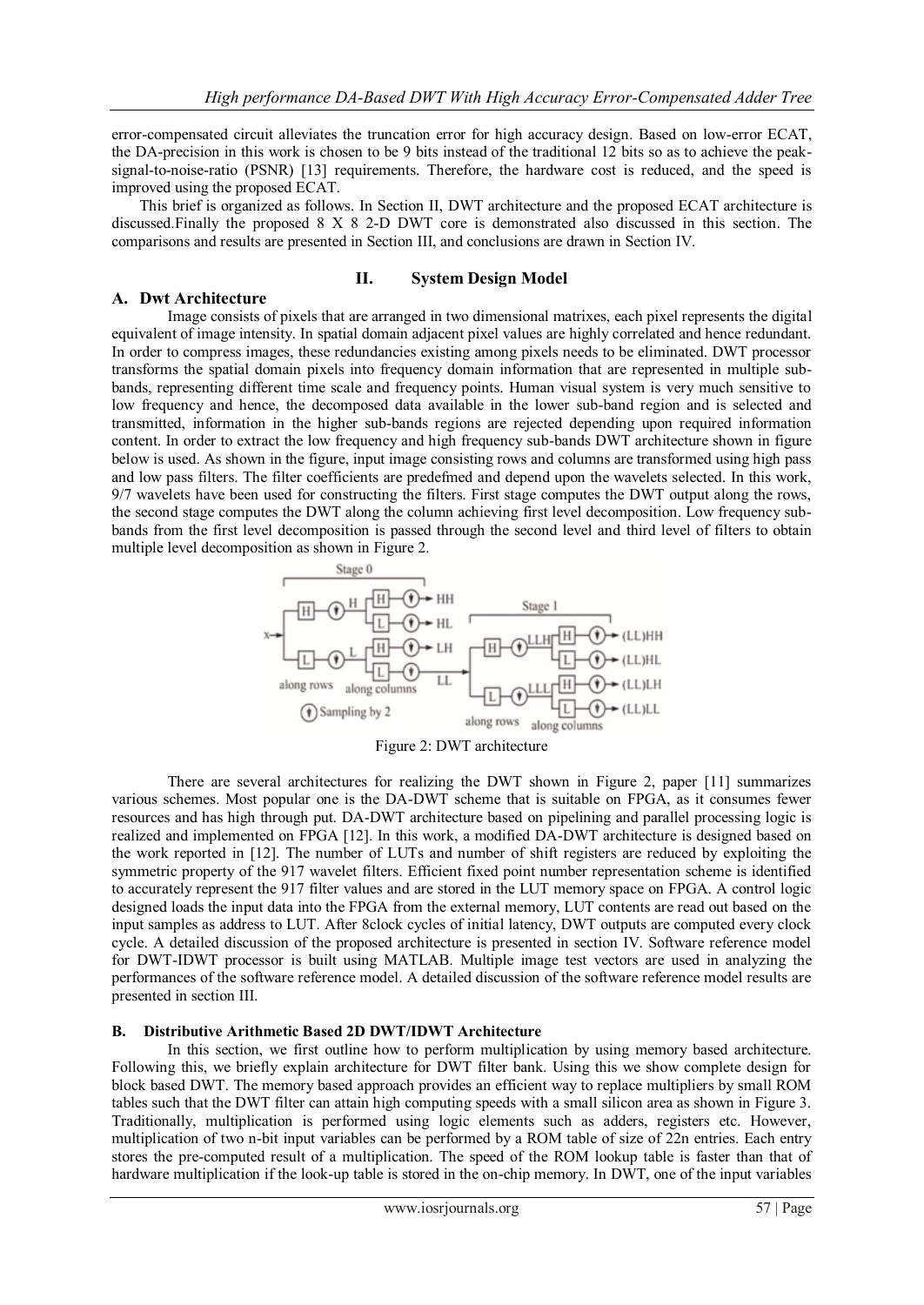in the multiplier can be fixed. Therefore, a multiplier can be realized by 2n entries of ROM. Distributed arithmetic implementation of the Daubechies 8-tap wavelet FIR filter consists of an LUT, a cascade of shift registers and a scaling accumulator [12].



Figure 3 Distributive Arithmetic

To speed up the process parallel implementation of the Distributive Arithmetic (DA) architecture shown in Figure 4 is realized in [12]. In parallel implementation, the input data is divided into even samples and the odd samples based on their position. This scheme reduces the memory size to half due to the symmetric property of the filter coefficients. This increases the through put as the input samples are simultaneously used to read the data from two LUTs and hence speed is increased.





In order to further increase the speed and reduce the area, the LUT can be further split into four stages, and can be accessed by the input values for data read.

## **C. ECAT Architecture**

In general, the shifting and addition computation uses a shift-and-add operator in VLSI implementation in order to reduce hardware cost. However, when the number of the shifting and addition words increases, the computation time will also increase. Therefore, the shift-adder-tree (SAT) presented in previous words operates shifting and addition in parallel by unrolling all the words needed to be computed for high-speed applications. However, a large truncation error occurs in SAT, so ECAT architecture is presented to compensate for the transaction error in high speed applications



The ECAT has the highest accuracy with a moderate area delay product. The shift and add method has the smallest area, but the overall computation time is equal to is the longest. Similarly, the SAT is the best areadelay product performance. However, for system accuracy, the SAT is the worst option. Therefore, the ECAT is suitable for high-speed and low-error application. This ECAT operates shifting and addition in parallel by unrolling all the words required to be computed. Furthermore, the error- compensated circuit alleviates the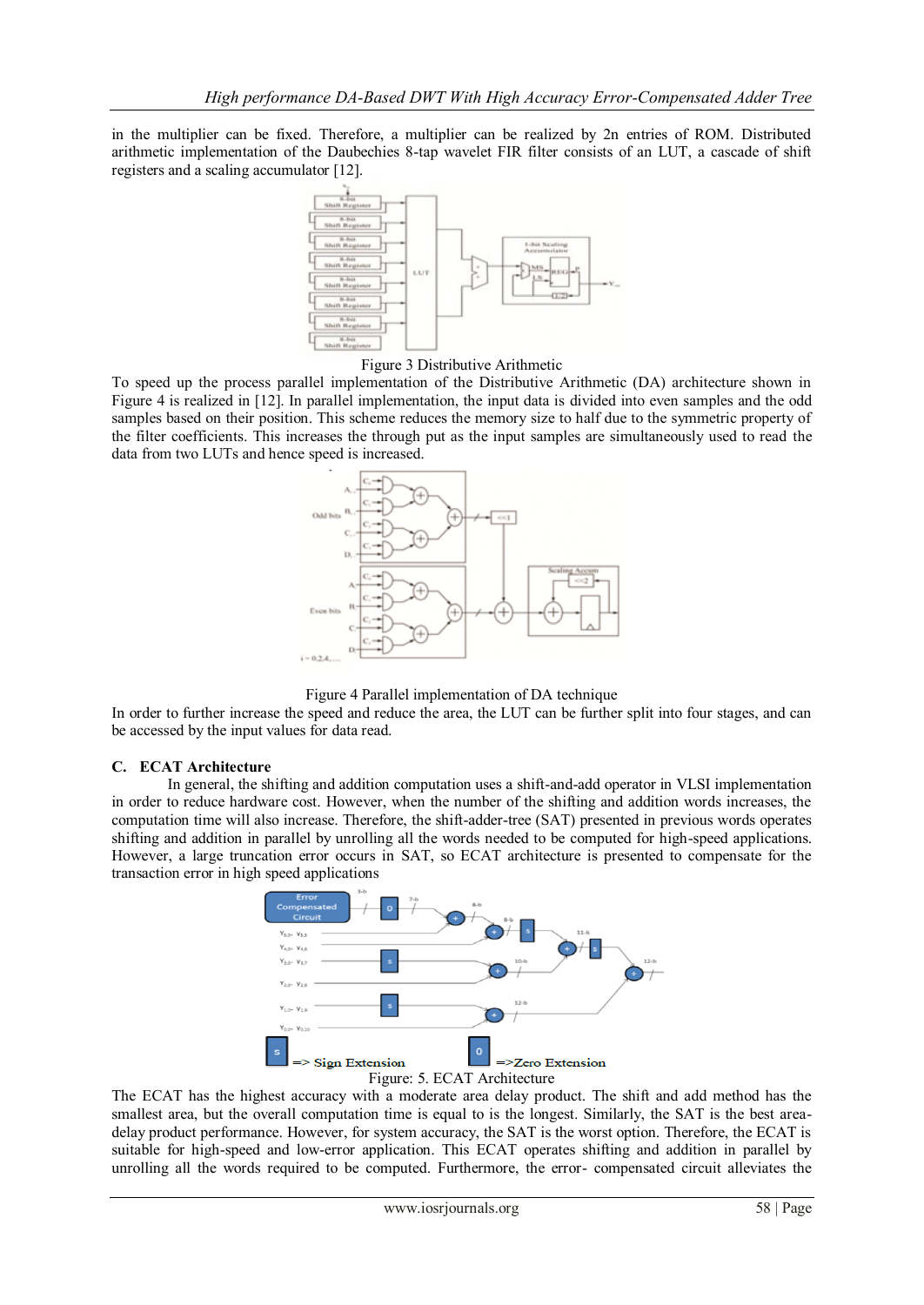truncation error for high accuracy design. Based on low-error ECAT, the DA-precision in this work is chosen to be 9 bits instead of the traditional 12 bits so as to achieve the peak-signal-to-noise-ratio (PSNR) requirements. The proposed ECAT has the highest accuracy with a moderate area delay product. The previous method shift and add method has the smallest area, but the overall computation time is equal to  $10.8(=1.8x6)$  ns that is the longest. Similarly, the SAT, which truncates the TP and computes in parallel, takes 3.72 ns to complete the computation and uses 406 gates, which is the best area-delay product performance. However, for system accuracy, the SAT is the worst option. Therefore, the ECAT is suitable for high-speed and low-error applications.

## **D. 8x8 2D DWT CORE DESIGN**

The DWT implemented using a tree-structured filter bank, where the *M* wavelet coefficients are computed through log2*M* octave levels. At each octave level *j*, an input sequence is fed into the low-pass filter  $h(m)$  and the high-pass filter  $g(m)$ . A number of filter banks are cascaded to produce a multi-resolution wavelet analysis. Figure 6 shows the analysis stage of three-level wavelet decomposition in binary tree. Here, the filters  $H(z)$ ,  $G(z)$  satisfy the PR property [14].



Figure: 6 One level of 8x8 2D DWT (Analysis stage)

## **III. Simulation Results**

Error Compensated Circuit which will helpful in reducing truncation error and its design shown in fig.7(a). The ECC will be introduced in ECAT architecture Thus the ECAT architecture designed using design compiler is shown in fig.7(b) and its simulation result shown in fig. 8(a). This ECAT Architecture will be helpful in increasing throughput rate also it reduce the truncation error occur in DWT core design. The proposed DWT core uses low error ECAT to achieve a high-speed design, and the DA-precision can be chosen as 9 bits to meet the PSNR requirements for reducing hardware costs After ECAT architecture is designed it is implemented in the DCT architecture. The simulation result of implementing ECAT on 1D 8 point DCT architecture is shown in fig.8(B). Furthermore, the proposed work of 2-D DCT core synthesized by using Xilinx ISE 9.1, and the Xilinx XC2VP30 FPGA can achieve 792 mega pixels per second (M-pels/sec) throughput rate.



Figure: 7 (a) Design of ECAT Architecture , (b) simulation output For Error Compensated Circuit